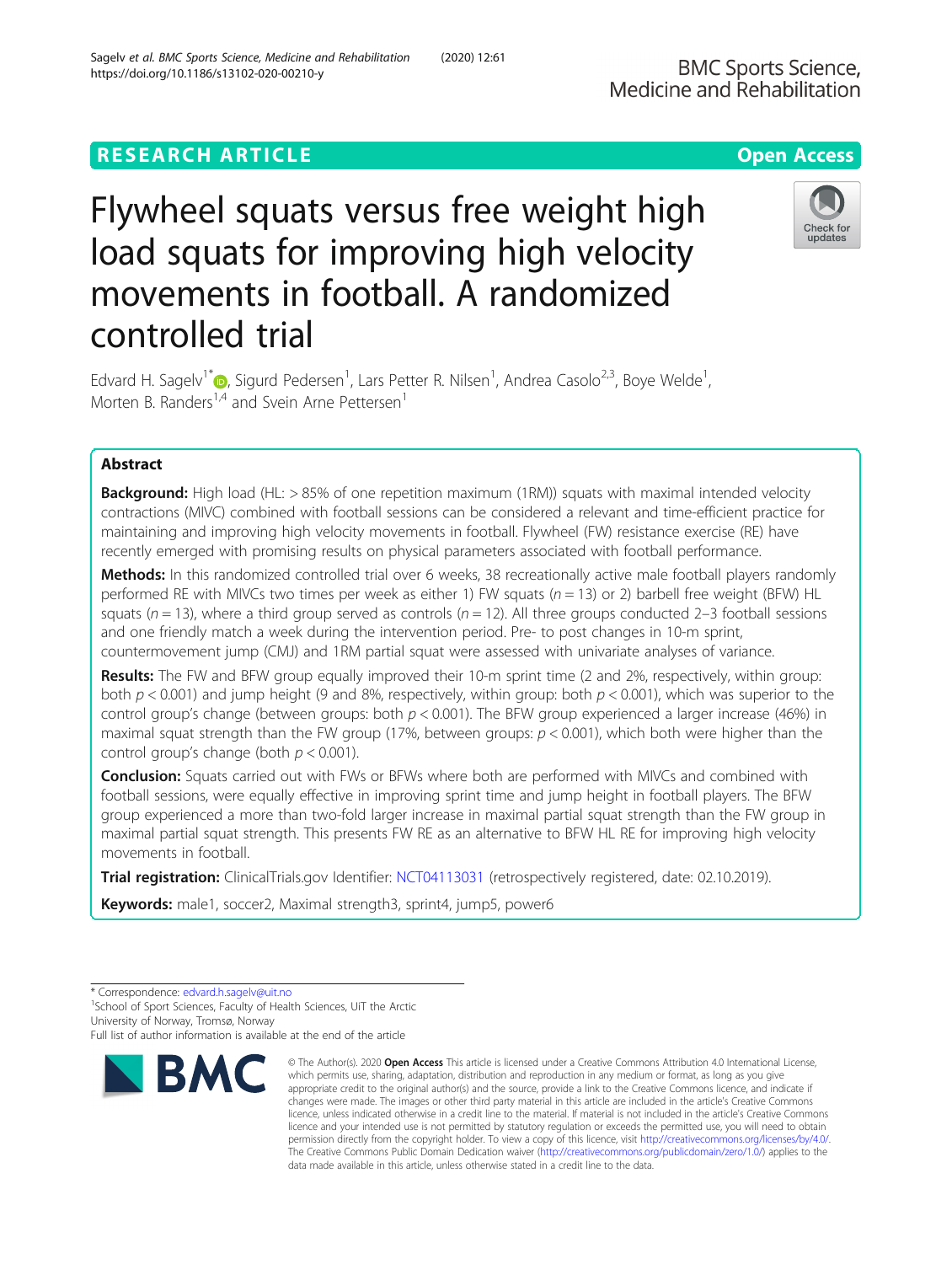# Background

Maximal and high velocity forces are considered decisive for human movement performance. In modern football, the importance of performing rapid and high velocity movements, such as sprints and jumps, has gradually increased [[1](#page-10-0)–[5\]](#page-11-0). Maximal lower limb muscle strength is associated with lower limb muscle power  $[6, 7]$  $[6, 7]$  $[6, 7]$  $[6, 7]$  $[6, 7]$ , where an increase in lower limb muscle strength is likely to re-sult in an increased sprint performance [[8\]](#page-11-0).

High power resistance exercise (RE) with high velocities and low external loads is effective for improving rapid and high velocity movements  $[8-11]$  $[8-11]$  $[8-11]$  $[8-11]$ . However, independent of external loads, the intention of maximal velocity while performing RE is likely the most prominent factor for increasing the neural drive to the muscles, resulting in an increased velocity in the mechanical response [[8,](#page-11-0) [12](#page-11-0)–[14](#page-11-0)]. This is likely explained by short time to peak tensions, high rates of torque development, high motor unit discharge rates and an early and fast motor unit recruitment [[15](#page-11-0)–[18\]](#page-11-0). Consequently, RE with high external loads (HL: ≥85% of 1RM) and subsequently low velocity movement is also likely effective, as long as the intended velocity during the contractions is maximal  $[13]$  $[13]$  $[13]$ . In fact, HL RE is reported to be effective in football players when it is combined with performing high velocity movements (e.g. sprints and jumps) in football practice [\[8,](#page-11-0) [19](#page-11-0)]. Additionally, although the intensity in HL RE is high, the low number of repetitions and sets allows the total RE volume to be low. Due to the challenges of incorporating all important physical aspects while also ensuring sufficient recovery time in football players' weekly exercise and competitive schedules [\[20\]](#page-11-0), HL RE can be considered a relevant and time-efficient exercise modality for maintaining [\[21](#page-11-0)] and improving [\[22,](#page-11-0) [23\]](#page-11-0) sprint and jump performance in football.

As eccentric muscle contractions allows for higher force production compared to the concentric contractions [[24](#page-11-0), [25](#page-11-0)], exercises with eccentric overload, such as inertia spin-ning YoYo<sup>™</sup> flywheel (FW) devices [\[26\]](#page-11-0), have been suggested as an alternative or supplement to the established exercise modalities [\[24,](#page-11-0) [25\]](#page-11-0). In FW devices, a band is connected to a pivoting shaft, where pulling the band unwinds the band and kinetic energy is subsequently produced in the shaft due to the inertia of the spinning FW. When the band reaches its maximal length, the FW keeps spinning and rewinds the band again and high muscle force is produced during the eccentric phase if the individual is trying to slow the spinning of the FW, where peak muscles forces are produced if the individual is instructed to break the eccentric movement towards the end of the rewound band [\[26,](#page-11-0) [27](#page-11-0)].

Over the past two decades, a substantial number of studies have assessed the utility of FW RE for improving sports performance, with positive effects on maximal strength, muscle power, jump height, sprint performance and changes of direction movements [[26](#page-11-0), [27](#page-11-0)]. Although the evidence for improved performance is compelling, there are fewer studies comparing FW RE to other RE modalities, which is necessary to determine whether FW exercise could have similar effects compared with the established RE modalities.

To our knowledge, no study has compared the effect of FW RE versus free weight RE using the same motion path, which consequently stimulates the same muscles. Additionally, no study has compared the effect of FW exercise and free weight using HL with maximal intended velocity contraction (MIVC)s combined with football sessions, which can be considered a relevant and time-efficient exercise modality for improving high velocity movements in football while also improving maximal strength [[22,](#page-11-0) [23](#page-11-0)]. Such information can be highly applicable for coaches in football clubs, who should use the best practice in relation to total exercise load to optimize performance of the players, at least in elite clubs. Thus, the objective of this study was to compare the effect of FW RE versus free weight HL RE on 10-m sprint time, countermovement jump (CMJ), and 1RM partial 90° range of motion (ROM) squat strength in football players. In this randomized controlled trial, both the FW RE and the free weight RE were carried out in a squat exercise with MIVCs and combined with football sessions. We hypothesized 1) that RE using FW and barbell free weight (BFW) combined with football practices will equally improve sprint time and jump height, and 2) that squats carried out in a BFW exercise will result in superior improvements in 1RM partial squat compared with FW squats.

# Methods

# **Design**

In this randomized controlled trial, we randomly allocated 49 players into three different groups using Research Randomizer [\[28\]](#page-11-0) (three sets, 17 numbers per set, ID-number range 1–49, "every number unique", "no sorted order" and "no place marker"); 1) flywheel (FW) group  $(n = 16)$ , 2) barbell free weight (BFW) group  $(n = 16)$  and 3) control group ( $n = 17$ ). Due to drop out (22.5%), the final number in the three groups were 13, 13 and 12 players in the FW, BFW and control group, respectively. The FW and the BFW group participated in an intervention where they performed a squat exercise either with a FW device or with BFWs twice a week over 6 weeks (in total 12 sessions) as part of their preseason preparations. The control group was instructed not to perform lower body RE and only to perform their teams' preseason preparations and acted as controls. During the intervention period, all enrolled players were instructed to avoid complementary REs for their lower body, while no restrictions were given regarding REs for their upper body. Our outcome measures were 10-m sprint time, CMJ and 1RM partial squat,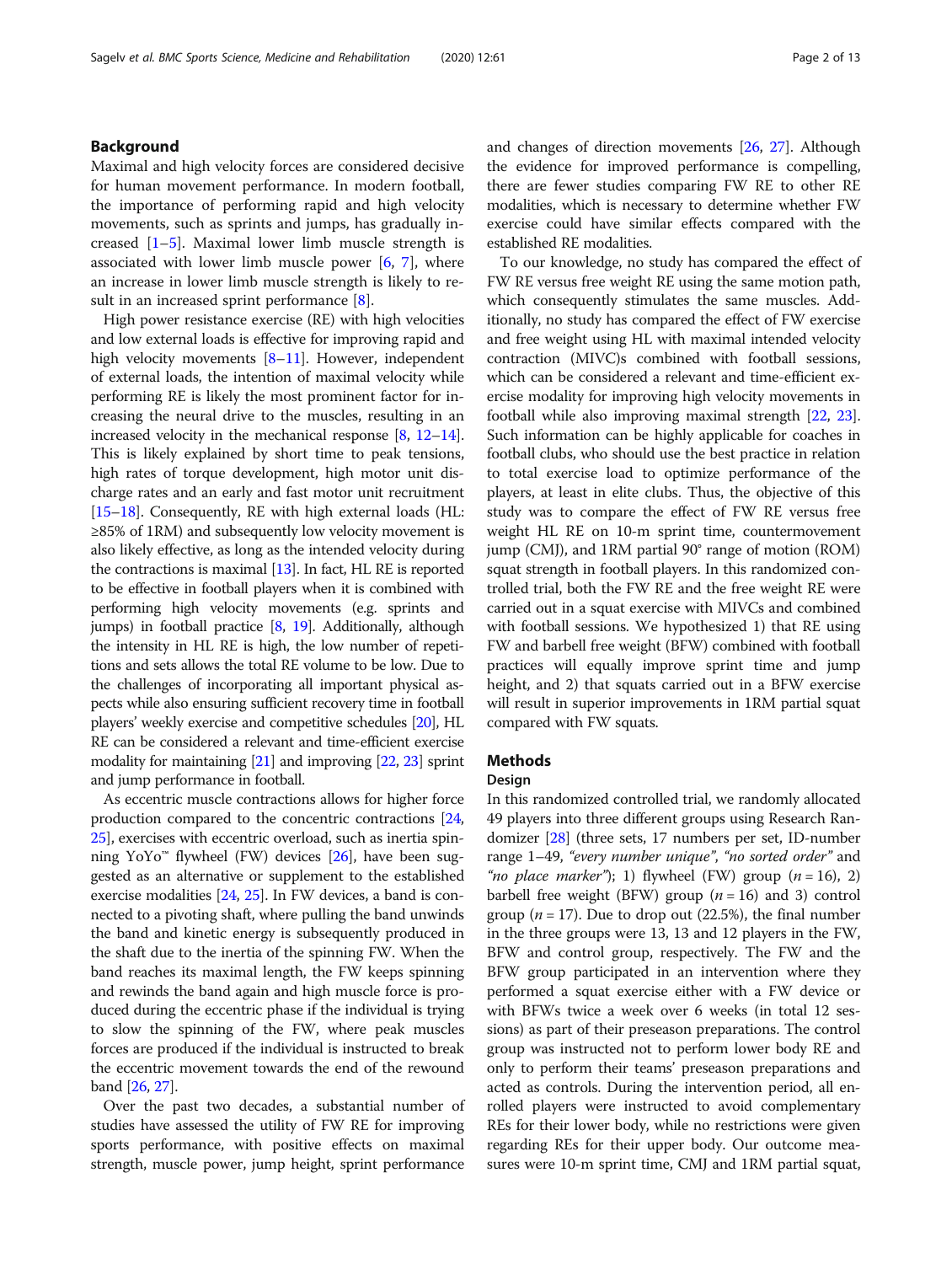which we measured pre- and post the 6 week long intervention.

This study was carried out in accordance to the Declaration of Helsinki; prior to pre-tests, all the players were informed of the purpose of the study and its associated risks and benefits, before providing oral and written informed consent. The Norwegian Data Protection Service approved the study and the storage of personal data (Approval reference number: 374030), without further Regional Ethical approval per applicable institutional and national guidelines for sport and exercise science [[29](#page-11-0), [30\]](#page-11-0).

## Subjects

In the pre-season period in Norway, from January to March 2019, 49 recreationally active football players volunteered to participate. Recruitment period was January 5th to January 31st, data collection was from February 1st to March 31st. The players played at the two highest regional levels in the Norwegian national league system, which is the 5th and 6th levels in Norway. After contacting multiple 5th and 6th level teams' coaches, the included players were recruited from teams with similar overall exercise load with the following inclusion criteria; 1) two or three 60 min football sessions and 2) one friendly football match a week. Exclusion criteria was no injury or disease preventing from participation in RE and football practice. The flow and random allocation of participants are illustrated in Fig. 1. Four of the 49 recruited players reported to be unfamiliar with RE, while the remaining players reported to perform 1–6 weekly RE sessions beside their teams' football sessions. Four players withdrew from the study prior to study completion due to illness and injuries not related to the study interventions, and seven players did not show up for posttests. As a result, 38 players completed the study. The de-scriptive baseline test characteristics are shown in Table [1](#page-3-0); there were no differences in baseline characteristics between the intervention groups (all  $p \ge 0.20$ ).

# Test procedures

Prior to the interventions, the players underwent pre-tests in the following order on the same test day: 1) 10-m sprint time, 2) CMJ and 3) 1RM in a barbell free weight partial squat, carried out as 90° ROM in the knee joint (standing position = 180°). The players' height was assessed on a portable scale (Seca 217, Seca GmbH & Co., KG, Germany) and body mass on a portable force platform (Hurlab FP4, HUR Labs Oy, Kokkola, Finland), which was connected to a portable laptop (ThinkPad, Lenovo Group Ltd., Beijing, China) through a USB cable and monitored with the manufacturer's software (Force platform software suite, HUR Labs Oy, Kokkola, Finland). Body mass index (BMI) was calculated. Prior to testing, the players jogged for 15 min at progressively increasing intensity (easy to moderately paced jogging) with various exercises (e.g. knee raises, heel kicks, lunges, and frontal vertical kicks to their hands) on artificial grass, supervised by an instructor. The subjects wore jogging shoes and light clothing. Following the 15 min jog, the players performed two

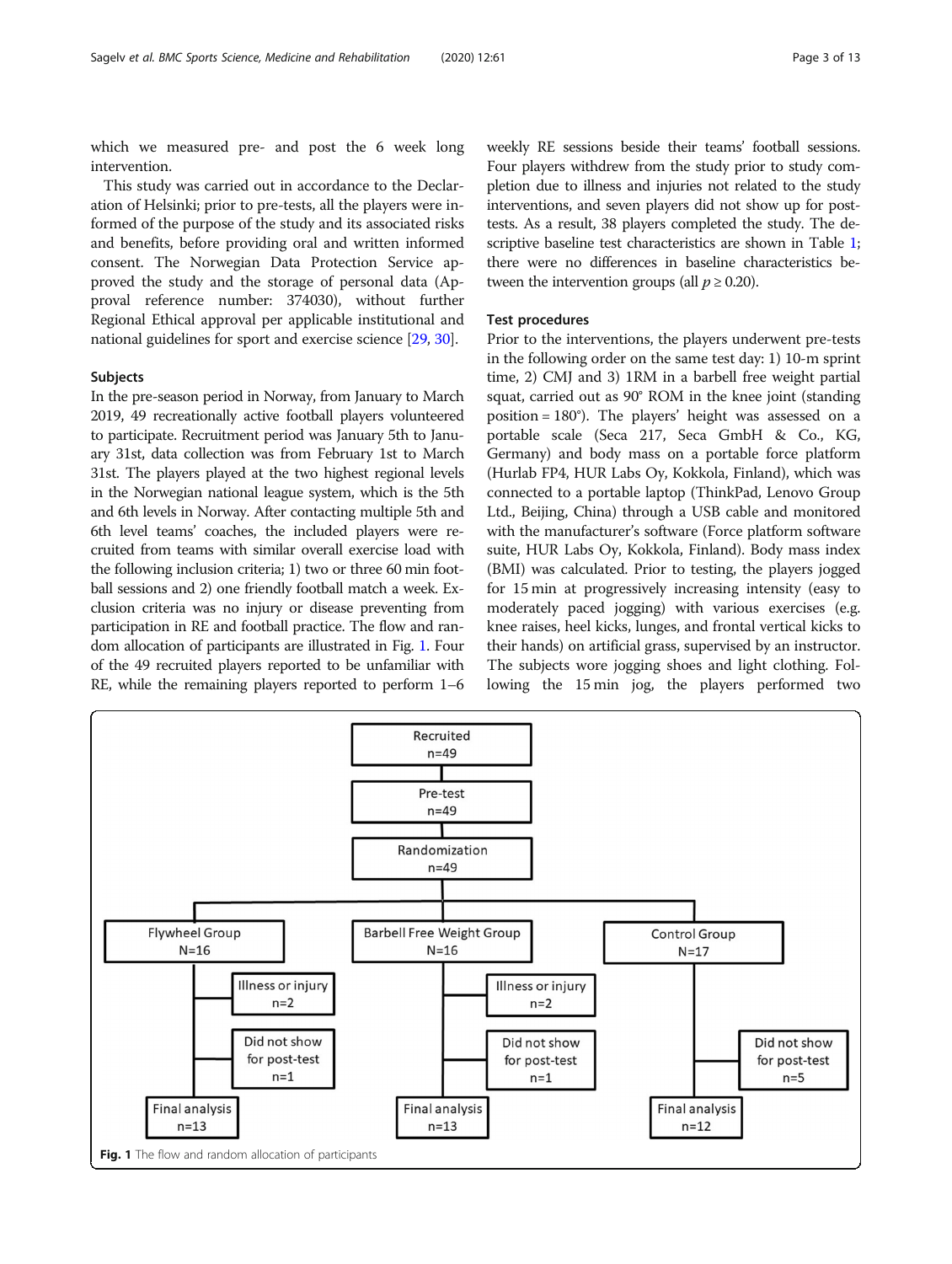|                          | FW group $(n = 13)$ | BFW group $(n = 13)$ | Control group $(n = 12)$ |  |
|--------------------------|---------------------|----------------------|--------------------------|--|
| Age (yr)                 | $23.07 \pm 3.15$    | $23.23 \pm 2.12$     | $25.3 \pm 2.39$          |  |
| Body mass (kg)           | $78.69 \pm 7.42$    | 78.87 ± 11.98        | $83.13 \pm 7.06$         |  |
| Height (m)               | $1.81 \pm 0.05$     | $1.81 \pm 0.05$      | $1.82 \pm 0.04$          |  |
| BMI (kg/m <sup>2</sup> ) | $24.08 \pm 1.85$    | $24.22 \pm 2.44$     | $25.21 \pm 1.70$         |  |
| RE volume per week (hr)  | $2.3 \pm 1.50$      | $3.0 \pm 2.13$       | $2.3 \pm 1.78$           |  |
| Playing Level            |                     |                      |                          |  |
| Fifth level (n)          | 12                  | 13                   | 10                       |  |
| Sixth level (n)          | $\overline{4}$      | 3                    | 2                        |  |
| Playing position         |                     |                      |                          |  |
| Goal Keeper (n)          | $\overline{2}$      |                      | N/A                      |  |
| Central back (n)         | $\overline{4}$      | 3                    | 3                        |  |
| Full back (n)            | 3                   | $\overline{2}$       | 4                        |  |
| Central midfielder (n)   | $\overline{4}$      | 4                    | 5                        |  |
| Wide midfielder (n)      | 3                   | 3                    | 2                        |  |
| Striker (n)              |                     | 3                    | 2                        |  |

<span id="page-3-0"></span>Table 1 Baseline descriptive characteristics of the football players expressed by group

Data are shown as mean ± SD. FW Flywheel, BFW Barbell free weight, RE Resistance exercise, BMI Body mass index

progressive 15-m sprints instructed to be at 95% of selfdetermined maximum acceleration.

#### 10-m sprint test

The 10-m sprint test was performed on artificial grass indoors. Single-beam photocells (ATU-X, IC Control AB, Stockholm, Sweden), mounted to the floor and walls recorded the sprint times, where the photocells at the starting and the finishing line were placed 20 cm and 100 cm above the ground, respectively. Within-subject coefficient of variation of single-beam photocells is reported to be 2% [[31](#page-11-0)]. A marker was placed 30 cm behind the starting timing gate, where the players chose their starting position behind the marker. The players started the test on their own initiative, and without verbal encouragement, by breaking the laser beam at the starting timing gate and sprinted to the finishing line as fast as they could. Each player was given three attempts with 3 min recovery between each sprint. The fastest sprint time was recorded.

# Countermovement jump

Following  $\geq$ 3 min rest from the sprint test, the players performed the CMJ test on the portable force platform (Hurlab FP4, HUR Labs Oy, Kokkola, Finland) following the body mass measurement. Portable force platforms is found to measure CMJ jump height within a 2% accuracy compared to a laboratory floor mounted force platform (Type 9281B Kistler, Instrumente AG, Winterthur, Switzerland) [[32\]](#page-11-0) and with a 2.8% within-subject coefficient of variation [\[33\]](#page-11-0). Starting from an upright standing position with their feet shoulder-width apart and with both hands placed on their hips, the players were instructed to make a preliminary downward movement (eccentric phase) by flexing their knees to approximately 90° (knee-flexion) before performing the concentric phase of the vertical jump off the ground by extending the knees and the hips, respectively. Each player was given three attempts with 3 min recovery between each jump. If an incorrect jump was performed (e.g. typical mistake was lifting the heel prior to extending the knees), the player was given a new attempt. The force platform measures the vertical jump height in centimetres (cm) by calculating the centre of mass displacement from force development (take-off velocity) and body mass. The sampling rate was set to 1200 Hz. The highest vertical jump was recorded.

#### One repetition maximum in partial squat

Following the CMJ test, the players performed a partial ROM (approximately 90° knee joint angle) back squat test using an Olympic barbell (Eleiko, Halmstad, Sweden) for the assessment of 1RM. We used a slightly modified 1RM protocol used by Helgerud et al. [\[34](#page-11-0)]. The players first warmed up by lifting the Olympic barbell (20 kg) without additional weights for 8–10 repetitions, and thereafter performing two sets of progressively decreasing repetitions (6 and 3 repetitions, respectively) and increasing the weights based on their perceived effort in the previous warm-up set (Helgerud et al. [\[34](#page-11-0)] specified no 1RM warm up). Thereafter, the players attempted their 1RM trials with increasing weights (10 kg) until failure (Helgerud et al. [[34](#page-11-0)] used 5 kg increments). Failure was defined as inability to lift the barbell to standing (starting) position (180° knee joint angle). A mechanical goniometer was held to the lateral part of their knee joint by an instructor to ensure that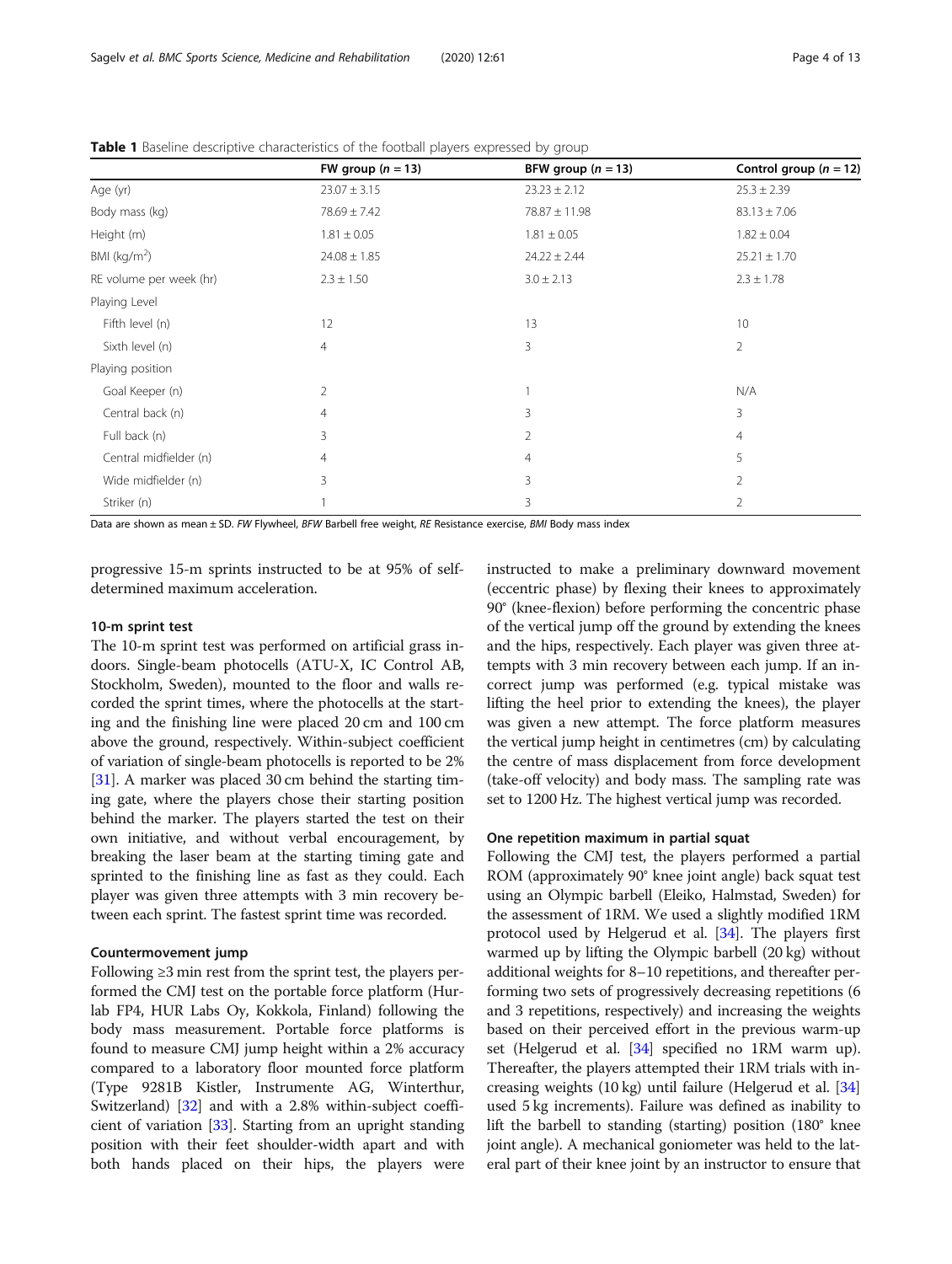the players reached 90° of knee flexion before they were given a verbal "go" and they could start the concentric phase of the lift. The kilograms (kg) lifted in the last approved lift with one repetition was considered their 1RM and recorded in kg. One repetition maximum was normally reached between 3 and 6 sets,  $\geq 3$  min recovery was given between each attempt. The coefficient of variation for 1RM squat is reported to be 2.9% [\[35\]](#page-11-0). As 1RM strength divided by body mass may be imprecise where a heavier individual may be overestimated and a lighter individual underestimated [[34,](#page-11-0) [36](#page-11-0)], the kg lifted was also allometrically scaled as kg lifted in the squat exercise multiplied by body mass raised to the power of 0.67 (kg lifted kg body mass<sup>-0.67</sup>) [[34](#page-11-0), [36\]](#page-11-0).

# Exercise interventions

An overview of the exercise programs is presented in Table 2. Over the course of the interventions, all players in all three groups were instructed to adhere to their two-three weekly football sessions and friendly matches of their team. The players in the FW and BFW groups started their RE interventions the week following pretests, which did not coincide with their football sessions (i.e. RE and football sessions was separate). Prior to both

Table 2 The exercise programs of the interventions

intervention groups' sessions, the players performed a 10 min self-selected low intensity aerobic warm-up on a motorized treadmill (ELG 70, Woodway Inc., Waukesha,Wisconsin, United States) or an ergometer bike (Pro/Trainer, Wattbike Ltd., Nottingham, United Kingdom). For both groups, the players were instructed to perform their exercise with MIVCs and were given verbal encouragement throughout the sessions. All intervention sessions were performed in the same laboratory and supervised by the same instructor. The players in both intervention groups were expected to experience a large increase in knee extensor strength. Therefore, the players performed the Nordic hamstring exercise to avoid a large quadriceps-to-hamstring strength ratio and thereby potentially reduce the risk for hamstring strains [[37\]](#page-11-0).

The Nordic hamstring exercise was performed at the end of each exercise session (for both interventions) and involved three sets of four repetitions (week 1) where the number of repetitions were progressively increased to five in week 2, six in week 3–4, eight in week 5, and 10 in the final week of the interventions. At the end of the 6-week exercise interventions, the participants performed post-tests in the same order as the pre-tests.

|                                           | Flywheel group                                                    | <b>Barbell Free Weight group</b>                         | Control<br>Group |
|-------------------------------------------|-------------------------------------------------------------------|----------------------------------------------------------|------------------|
| Equipment                                 | Flywheel Device                                                   | Olympic Barbell, free weight and squat rack.             | N/A              |
| Exercise sets and repetitions (intensity) |                                                                   |                                                          |                  |
| Week 1 (Familiarization sessions)         |                                                                   |                                                          |                  |
| Intervention exercise                     | $3 \times 6$ (inertia #1, #2, #3 or #4)                           | $3 \times 8$ (~70% of 1RM)                               | N/A              |
| Nordic Hamstring                          | $3 \times 4$ (Body weight)                                        | $3 \times 4$ (Body weight)                               | N/A              |
| Week 2                                    |                                                                   |                                                          |                  |
| Criteria for increasing<br>load           | An average > 4 watts $kq^{-1}$ from each repetition of one<br>set | If they could perform five repetitions within one<br>set | N/A              |
| Intervention exercise                     | $3 \times 6$ (inertia #1, #2, #3 or #4)                           | $4 \times 4$ ( $> 85\%$ of 1RM)                          |                  |
| Nordic Hamstring                          | $3 \times 5$                                                      | $3 \times 5$ (Body weight)                               | N/A              |
| Week 3                                    |                                                                   |                                                          |                  |
| Intervention exercise                     | $3 \times 5$ (inertia #1, #2, #3 or #4)                           | $4 \times 4$ ( $> 85\%$ of 1RM)                          | N/A              |
| Nordic Hamstring                          | $3 \times 6$ (Body weight)                                        | $3 \times 6$ (Body weight)                               | N/A              |
| Week 4                                    |                                                                   |                                                          |                  |
| Intervention exercise                     | $4 \times 5$ (inertia #1, #2, #3 or #4)                           | $4 \times 4$ ( $> 85\%$ of 1RM)                          | N/A              |
| Nordic Hamstring                          | $3 \times 6$ (Body weight)                                        | $3 \times 6$ (Body weight)                               | N/A              |
| Week 5                                    |                                                                   |                                                          |                  |
| Intervention exercise                     | $4 \times 4$ (inertia #1, #2, #3 or #4)                           | $4 \times 4$ ( $> 85\%$ of 1RM)                          | N/A              |
| Nordic Hamstring                          | $3 \times 8$ (Body weight)                                        | $3 \times 8$ (Body weight)                               | N/A              |
| Week 6                                    |                                                                   |                                                          |                  |
| Intervention exercise                     | $4 \times 4$ (inertia #1, #2, #3 or #4)                           | $4 \times 4$ ( $> 85\%$ of 1RM)                          | N/A              |
| Nordic Hamstring                          | $3 \times 10$ (Body weight)                                       | $3 \times 10$ (Body weight)                              | N/A              |

 $N/A$  Not applicable. Inertia #1 = 0.025 kg·m $^{-2}$ , #2 = 0.05 kg·m $^{-2}$ , #3 = 0.075 kg·m $^{-2}$  or #4 = 0.1 kg·m $^{-2}$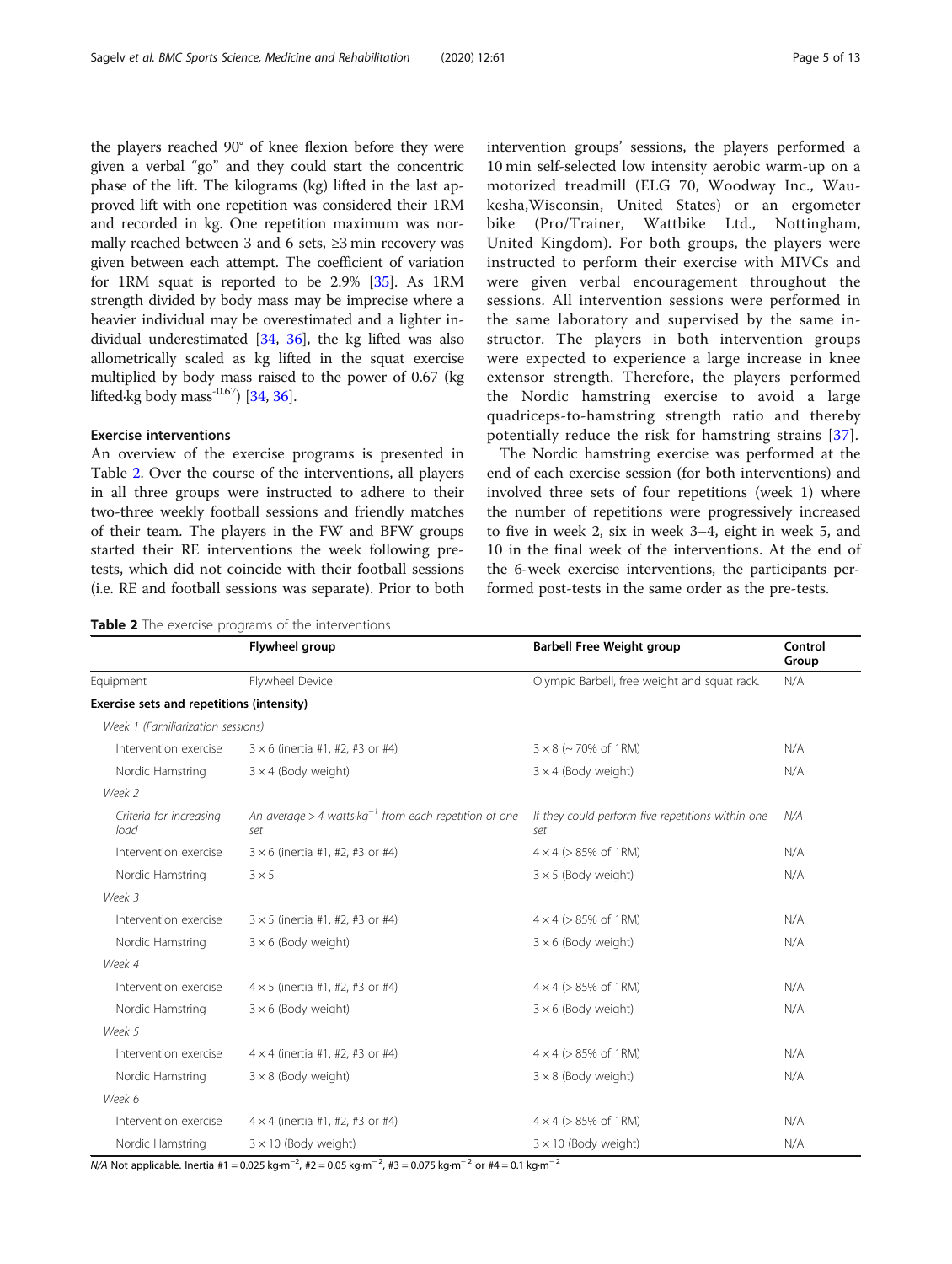# Flywheel squat group

The players allocated to the FW group was equipped with a vest on their upper body connected with a band to the FW device (#215 YoYo Squat Unlimited Pro, nHance, YOYO Technology, Stockholm, Sweden). In the FW device, different sized spinning inertia FWs can be connected to the pivoting shaft (size #0.5: 0.0125 kg⋅m<sup>-2</sup>, #1: 0.025 kg·m<sup>−2</sup>, 2#: 0.05 kg·m<sup>−2</sup>, 4#: 0.1 kg·m<sup>−2</sup>). The first two sessions (week 1) were familiarization sessions, which consisted of three sets with six repetitions. Thereafter, from week 2, the players performed three sets with six repetitions with MIVCs followed by  $3 \times 5$ ,  $4 \times 5$  and  $4 \times 4$  repetitions in week 3, 4 and 5–6, respectively. Recovery time between sets was set to ≥3 min. The players started in a partial squat position  $({\sim} 90^{\circ}$  knee angle) and performed first a standardized warm-up set with six repetitions using the #1 inertia FW (0.025 kg·m<sup>−</sup> <sup>2</sup> ). In all exercise sets, the players started with three slow repetitions to get into the flow of the squat exercise movement before beginning their scheduled MIVC sets  $(6 \times 3, 1)$  $5 \times 3$ ,  $4 \times 5$ ,  $4 \times 4$  depending on exercise week), where they were given a verbal "go" when starting to push with MIVCs from starting position  $({\sim} 90^{\circ}$  knee joint angle) to standing position. The band connecting the vest and the FW device was strapped tightly making the players stop at approximately 175° knee joint angle in the standing position when the FW band was unwound. When the FW continued to rewind again, this immediately forced the player to bend their knees and begin the eccentric contraction phase of the next repetition. The players were instructed to over-win the kinetic energy with the highest possible mobilization of muscular force at the end of the eccentric movement  $({\sim 80^{\circ}}$  knee joint angle), and immediately start a new concentric MIVC. During the sets and sessions, the load (Watt) was monitored using the manufacturer's application (Bluebrain, Kuopio, Finland) on a portable tablet (Samsung Galaxy S4, Samsung Electronics, Daegu, South Korea) connected to the FW device through Bluetooth. The starting inertia at week 2 was set to #1 (0.025 kg·m<sup>-2</sup>). If the players produced on average > 4 watts⋅kg<sup>-1</sup> from each repetition of one set, the FW size was increased, to #2  $(0.05 \text{ kg} \cdot \text{m}^{-2})$ and later to "#3"  $(#1 + #2 = 0.075 \text{ kg} \cdot \text{m}^{-2})$  and finally #4  $(0.1 \text{ kg} \cdot \text{m}^{-2})$ .

#### Barbell free weight squat group

The players in the BFW group performed a specialized warm-up with three sets of progressively increasing intensity in the squat exercise; eight repetitions at 30%-, six repetitions at 50%- and six repetitions at 70% of 1RM, respectively. The first two sessions (week 1) consisted of three sets with eight repetitions at  $\sim$  70% of 1RM. Thereafter, from the third session (week 2), the players were instructed to perform four sets of four repetitions at > 85% of 1RM throughout the remaining sessions with progressively increasing the load with 5 kg if they could perform five repetitions within one set (e.g. if performing 5 repetitions, the load in the next set was increased, which could be set 1, 2, 3 or 4 in the exercise session). Recovery time between sets was set to ≥3 min. Figure [2](#page-6-0) illustrates the logged progression of the BFW group.

## Statistical analyses

The Shapiro Wilk test confirmed all data to not deviate from normal distribution, both prior (all  $p \ge 0.11$ ) and following randomization (all  $p \ge 0.052$ ), which were confirmed by inspection of the Q-Q plots. We performed paired sample t-tests to assess pre- to post-test changes within groups. One-way univariate analyses of variance (ANOVAs) with Bonferroni corrected post-hoc tests were used to examine differences in baseline characteristics, and in the change score (post-pre) from pre-to post-test between the groups. Effect sizes were calculated as Cohen's d where determination of magnitude was considered according to Rhea's recommendation for RE interventions of moderately fit individuals; trivial: < 0.35, small: 0.35–0.79, medium: 0.80–1.49, large: ≥1.50 [[38\]](#page-11-0). For pre- to post effect size within groups, we divided the mean change score by the standard deviation (SD) of the change score. We calculated between groups effect size by the pooled SD of the two groups of interest (e.g. FW vs BFW, FW vs control, BFW vs control) divided by the difference in mean change score of the two groups of interest using the following formula:

$$
\sqrt{\frac{(n_1-1)\times SD_{1^2}+(n_2-1)\times SD_{2^2}}{n_1+n_2-2}}/m_1-m_2
$$

ffiffiffiffiffiffiffiffiffiffiffiffiffiffiffiffiffiffiffiffiffiffiffiffiffiffiffiffiffiffiffiffiffiffiffiffiffiffiffiffiffiffiffiffiffiffiffiffiffiffiffiffiffiffiffiffiffiffiffiffiffiffiffiffiffiffiffiffiffiffiffiffi

Where  $n_1$  and  $n_2$  represents the groups' *n*,  $SD_1^2$  and  $SD_2^2$  represents the groups' SD squared,  $m_1$  and  $m_2$  represents the two groups' mean change score, respectively. We used Pearson's correlations to assess the association between the change in sprint time and jump height, respectively, and the change in maximal partial squat strength. We adopted linear regressions to assess whether inclusion of changes in body mass could explain more of the variation in the association than maximal partial squat change alone. We performed a pilot study where we observed a mean decrease of  $0.0243 \pm (SD)$ 0.0215 s in the 10-m sprint test following 6 weeks of partial squat exercise at  $> 85\%$  of 1RM characterized by  $4 \times$ 4 repetitions. Sprinting 0.02 m⋅s<sup>-1</sup> faster over 10 m would result in  $a \sim 10$  cm difference, which can be considered a shoulder length ahead of an opponent and thus a game changing and relevant difference [[14\]](#page-11-0). With 80% power and an alpha level of 0.05, we calculated to need 12 participants in each group. We assumed a 25%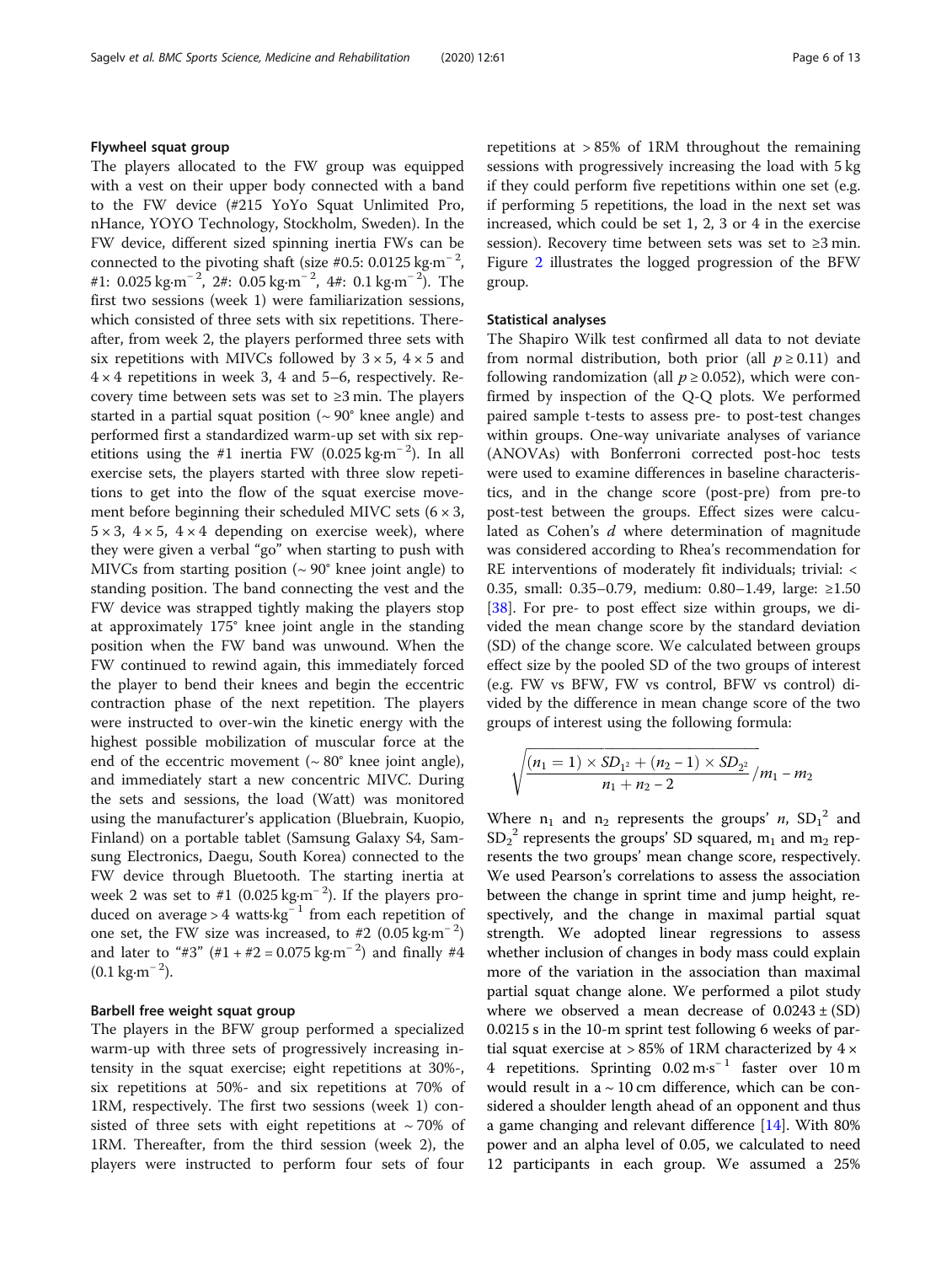<span id="page-6-0"></span>

dropout and thus aimed to recruit at least 45 participants (15 in each group); following dropouts (22.5%), we ended up with 13 (FW), 13 (BFW) and 12 (control) in our three groups for the final analyses. Data are shown as mean ± SD unless otherwise is stated. All statistical analyses were performed using the Statistical Package for Social Sciences (SPSS, Version 26, IBM, Armonk, NY, United States).

# Results

The pre- and post-test results are presented in Table 3. There were differences in changes in the 10-m sprint test between the groups (between subjects effect:  $p <$ 0.001), where the FW and the BFW group equally decreased their 10-m sprinting time from pre- to post-test by 2% (between groups:  $p = 1.00$ , Cohen's d: 0.00, pre- to post-test: FW group:  $p < 0.001$ , Cohen's d: −0.97; BFW group:  $p = 0.005$ , Cohen's d: -0.96), while the control group did not decrease their sprinting time  $(p = 0.39,$ Cohen's d: 0.26; difference between FW and BFW vs control: both  $p < 0.001$ , both Cohen's  $d: -1.39$ ) (Table 3). The individual change in 10-m sprint time from pre- to post-test and the association with 1RM partial squat change is illustrated in Fig. [3.](#page-7-0) Two out of the 13 in the FW group did not experience a game changing relevant change in 10-m sprint performance  $(\geq 0.02 \text{ s}$  decrease in 10-m sprint time; range FW group: 0.02 to − 0.08 s, mean increase:  $-0.03 \pm 0.01$  s). Four out of the 13 in the BFW group (range:  $-0.01$  to  $-0.04$  s, mean increase:  $0.03 \pm 0.03$  s) and 11 out of the 12 players in the control

# Table 3 Pre- and post-test results

|                                                       | FW group $(n = 13)$ |                   | BFW group $(n = 13)$ |                      | Control group $(n = 12)$ |                  |
|-------------------------------------------------------|---------------------|-------------------|----------------------|----------------------|--------------------------|------------------|
|                                                       | Pre-test            | Post-test         | <b>Pre-test</b>      | Post-test            | Pre-test                 | Post-test        |
| Body mass (kg)                                        | $78.69 + 7.42$      | $79.33 + 7.29$    | $78.87 + 11.98$      | $79.33 + 12.19$      | $83.13 + 7.06$           | $83.20 + 6.68$   |
| 10 m sprint time (s)                                  | $1.75 \pm 0.07$     | $1.72 + 0.07$ ¤*  | $1.74 + 0.08$        | $1.71 + 0.07$ ¤*     | $1.73 + 0.04$            | $1.73 + 0.04$    |
| CMJ (cm)                                              | $34.38 + 2.15$      | $37.45 + 3.46x*$  | $36.98 + 3.98$       | $39.75 + 4.14x^*$    | $35.99 + 3.79$           | $36.06 + 3.41$   |
| Squat 1RM (kg)                                        | 127.69 + 21.27      | $14923 + 2216a*$  | 134.62 + 26.96       | $19692 + 2689a*#$    | 13750 + 2179             | $140.83 + 25.39$ |
| Squat 1RM scaled (1RM kg weight kg <sup>-0.67</sup> ) | $95.27 + 15.47$     | $111.30 + 16.01*$ | $100.41 + 19.49$     | $146.94 + 19.65a*$ # | $10223 + 1587$           | $104.69 + 18.50$ |

Data are shown as mean ± SD. ¤significant difference from pre- to post-test,  $p < 0.001$ , \*significant difference in the pre- to post-test change from the control group,  $p < 0.001$ , #significant difference in the pre- to post-test change from the FW group,  $p < 0.001$ . FW Flywheel, BFW Barbell free weight, CMJ Countermovement jump, 1RM One repetition maximum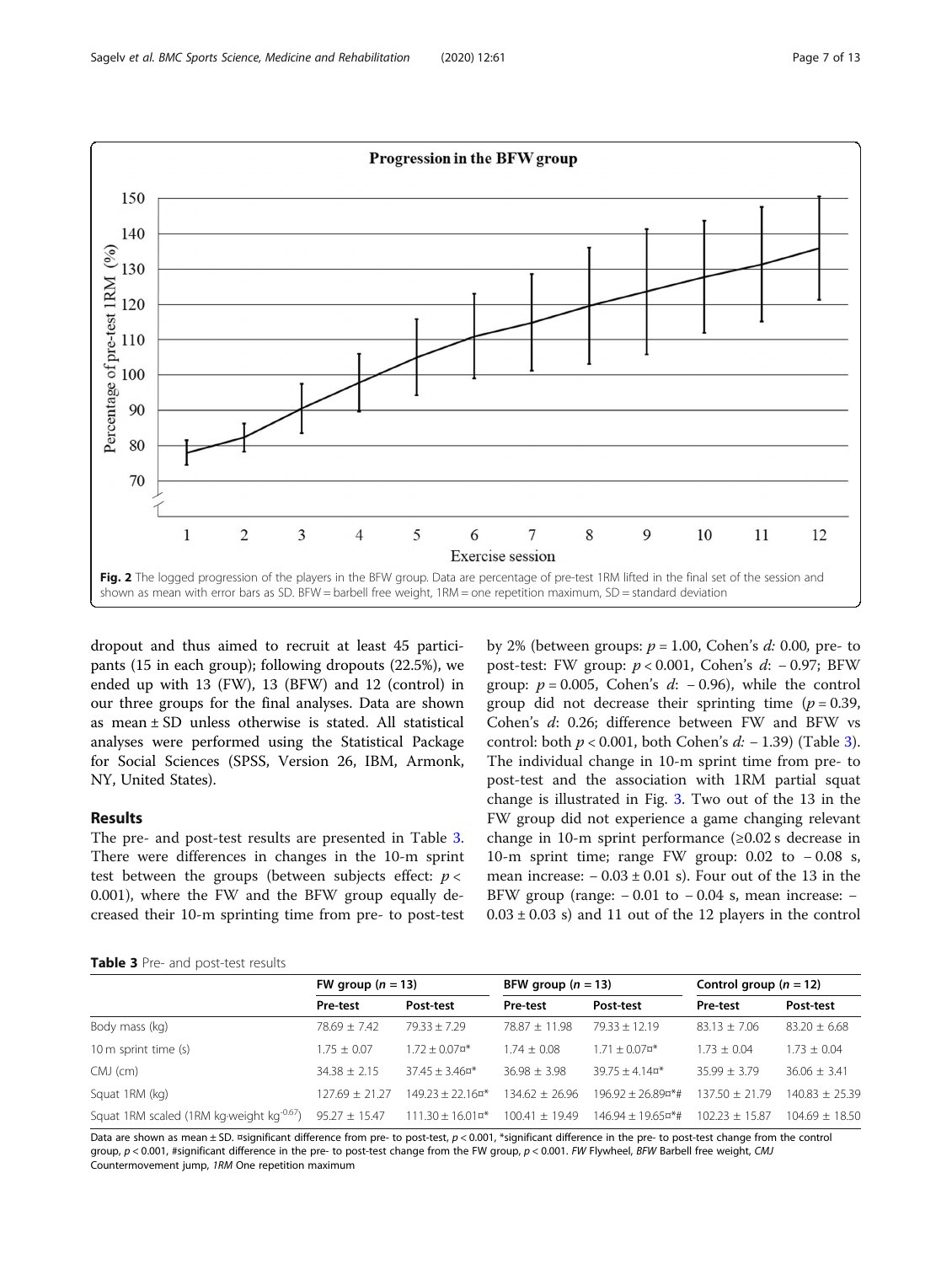<span id="page-7-0"></span>group  $(0.02 \text{ to } -0.02 \text{ s}, \text{ mean increase: } 0.003 \pm 0.01 \text{ s})$ did not experience a game changing relevant change in 10-m sprint time (Fig. 3).

There were differences in changes in the CMJ test between the groups (between subjects effect:  $p < 0.001$ ), where the FW and the BFW group equally increased their jump height in the CMJ test from pre- to post-test by 9 and 8%, respectively (between groups:  $p = 1.00$ Cohen's  $d$ : − 0.16; pre-to post-test: FW:  $p < 0.001$ , Cohen's  $d$ : 1.70; BFW:  $p < 0.001$ , Cohen's  $d$ : 1.54), while the control group did not increase their jump height  $(p = 0.75, \text{ Cohen's } d: 0.09; \text{ difference between FW and}$ BFW vs control: both  $p < 0.001$ , Cohen's d: FW vs control: 2.15, BFW vs control: 1.94) (Table [3](#page-6-0)). The individual CMJ change from pre-to post-test and the association with 1RM partial squat change is illustrated in Fig. [4](#page-8-0). All players in FW group experienced an increase in jump height (range 0.37–7.01 cm, mean increase:  $3.07 \pm 1.80$  cm). In the BFW group, 11 out of the 13 increased their jump height (range: − 0.43 to 6.10 cm, mean increase:  $2.78 \pm 1.80$ ), while seven out of the 12 players in the control group experienced an increased jump height from pre- to post-test (range: − 1.64-1.02 cm, mean increase:  $0.07 \pm 0.72$  cm) (Fig. [4](#page-8-0)).

There were differences in changes in the 1RM partial squat test between the groups (between subject effect:  $p < 0.001$ ), where the BFW group increased their 1RM squat by 46%, which is more than the FW group's increase of 17% (difference between groups:  $p < 0.001$ , Cohen's d: 3.43, pre- to post-test: FW:  $p = 0.001$ , Cohen's d: 3.13, BFW:  $p < 0.001$ , Cohen's d: 3.17), and the BFW and the FW group increased their 1RM squat more than the control group (difference between FW and BFW vs control: both  $p < 0.001$ , Cohen's d: FW vs control: 2.71, BFW vs control: 4.93, pre-to post-test control group:  $p = 0.10$ , Cohen's d: 0.51). When scaling 1RM partial squat strength to the power of 0.67, the results remained unchanged (Table [3](#page-6-0)). For individual pre- to post 1RM partial squat changes, all players in FW and BFW group increased their 1RM (FW: range: 10–30 kg, mean increase:  $21.5 \pm 6.9$  kg; BFW:  $40-90$  kg, mean increase:  $62.3 \pm 15.4$ ), while three out of the 12 players in the control group increased their 1RM (range: 0–20 kg, mean increase:  $0.07 \pm 0.72$  cm) (Figs. 3 and [4\)](#page-8-0).

We observed a negative linear association between the change in maximal partial squat strength and the change in sprint time (1RM:  $r = 0.39$ ,  $r^2 = 0.15$ ,  $p = 0.02$ ) (Fig. 3). We observed a positive linear association between

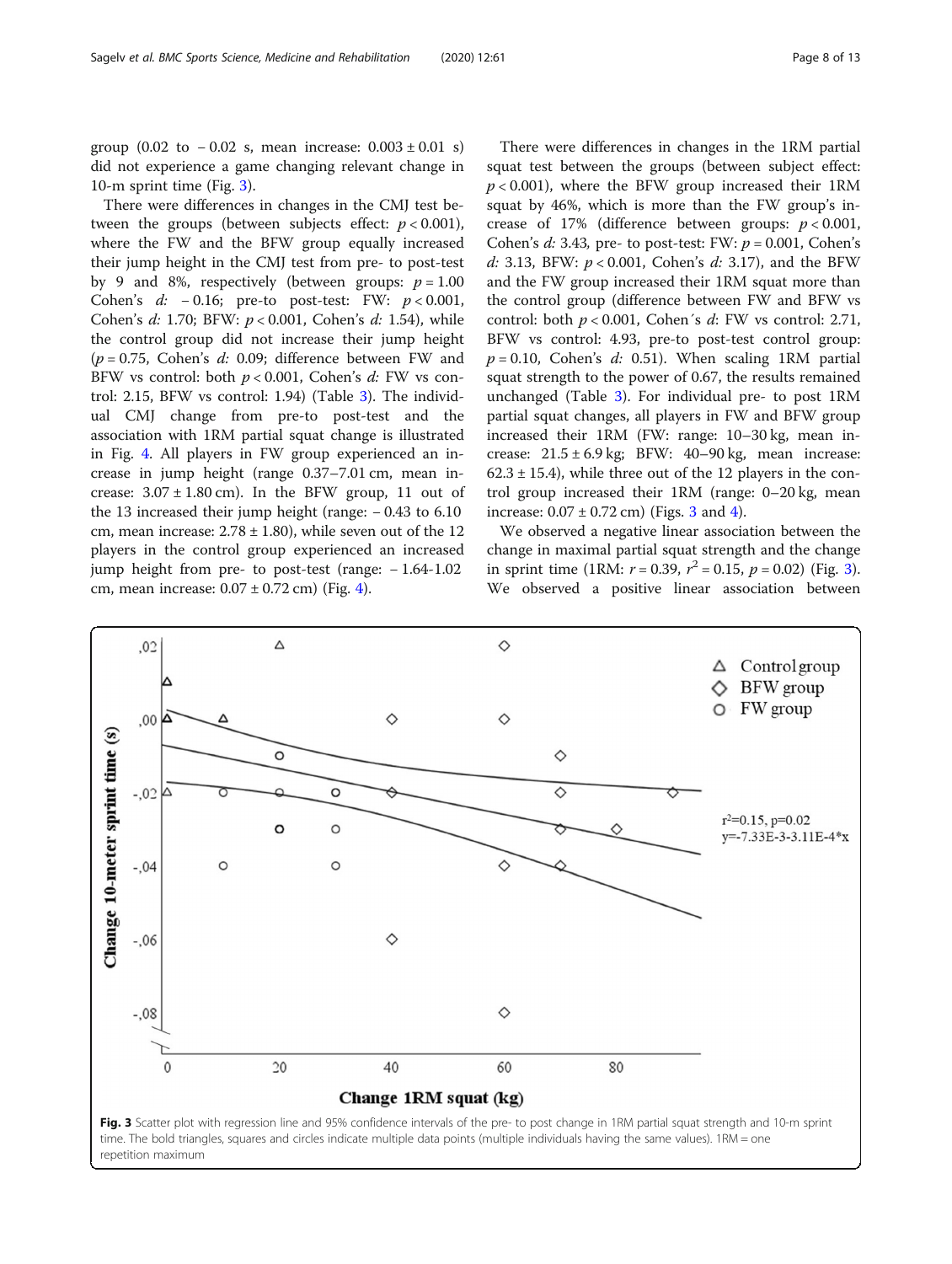<span id="page-8-0"></span>

CMJ = countermovement jump

maximal partial squat strength and jump height  $(r =$ 0.52,  $r^2 = 0.27$ ,  $p = 0.001$ ) (Fig. 4). These associations were unchanged when including change in body mass as independent variable, and when changing 1RM to scaled 1RM (data not shown).

# **Discussion**

In this randomized controlled trial of recreationally active football players, FW and BFW HL squats equally improved 10-m sprinting time and CMJ height while BFW HL squats was superior to FW squats in improving maximal partial squat strength. Finally, we observed linear associations between changes in maximal partial squat strength and changes in 10-m sprinting time and CMJ, respectively.

The equal improvement for both intervention groups in 10-m sprint time and jump height is in line with the latest systematic review assessing the effect of RE in football players [[8\]](#page-11-0), and also with previous studies assessing the effect of BFW HL partial squats combined with football sessions [\[22](#page-11-0), [34\]](#page-11-0). Although not always consistent [[39\]](#page-11-0), sprint improvements following FW squats is reported previously  $[40, 41]$  $[40, 41]$  $[40, 41]$  $[40, 41]$  $[40, 41]$ , while improvements in jump height following FW RE seem to be a consistent observation [[39](#page-11-0)–[41\]](#page-11-0).

Although we observed linear associations between improvements in maximal squat strength and improvements in sprint time and jump height, which is in line with the latest review on the effect of RE in football players [\[8\]](#page-11-0), the explained variances are low (10-m sprint change: 15%  $(r^2 = 0.15)$ , Fig. [3;](#page-7-0) CMJ change: 27%  $(r^2 = 0.27)$ , Fig. 4), indicating that other factors than increased maximal squat strength may explain the improved 10-m sprint and jump performance. These similar improvements between the BFW and FW groups are likely explained by neuromuscular adaptations induced by MIVCs [\[12\]](#page-11-0). For example, using novel high density surface electromyography recordings, a recent study showed an increased motor unit discharge rate accompanied by a decreased motor unit recruitment threshold following 4 weeks of isometric MIVCs [\[42](#page-11-0)]. Moreover, it seems that peak rate of force development is associated with peak motor unit discharge rate, which also seem to be generated prior to maximal force development [[16](#page-11-0)], which thus seem to explain the underlying neural mechanisms for improvements of high velocity movements following RE [\[12](#page-11-0)].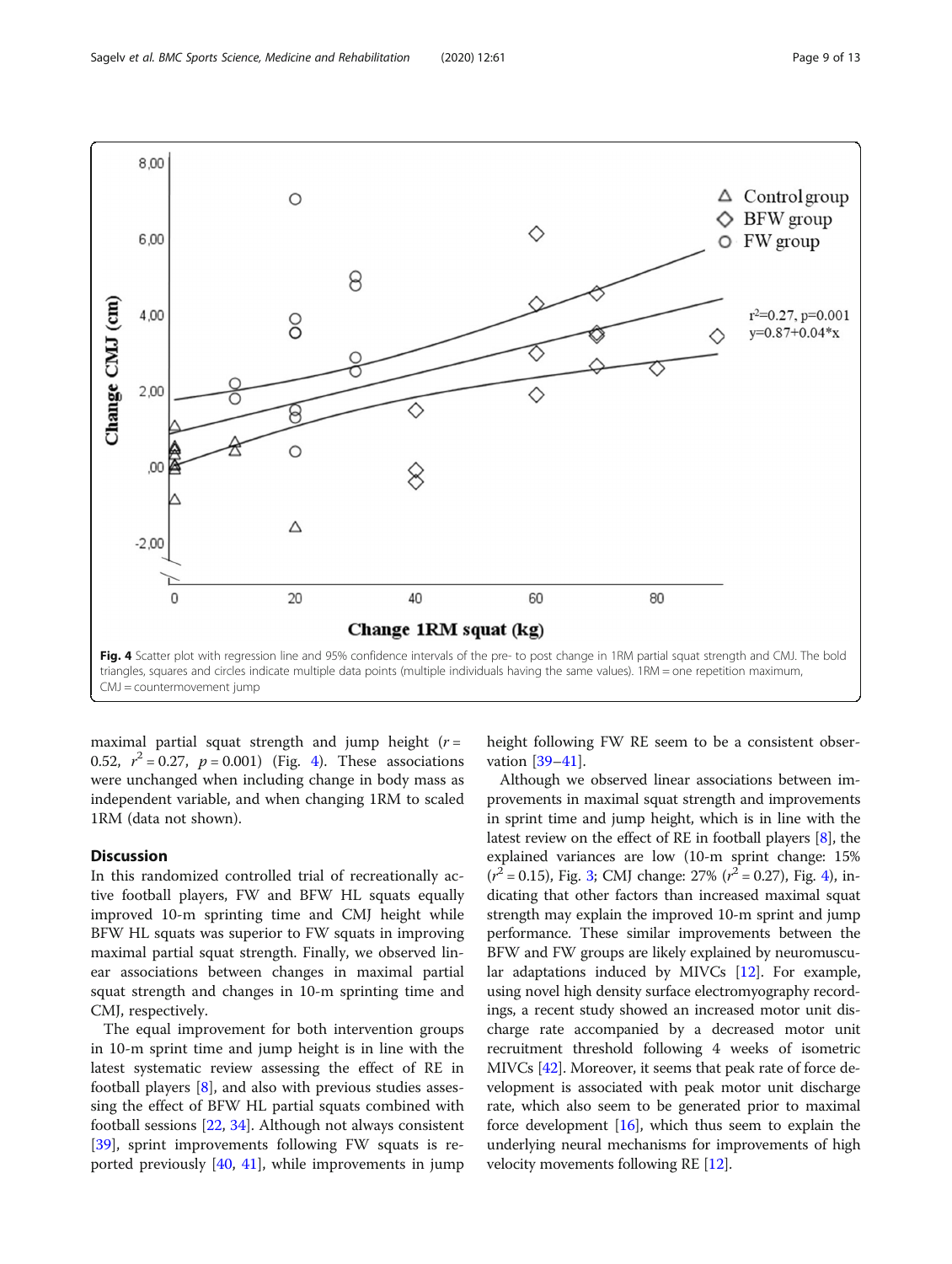However, it is reported that neural adaptations preliminary occurs within the first  $1-2$  weeks of RE  $[25, 43]$  $[25, 43]$  $[25, 43]$  $[25, 43]$  $[25, 43]$ . Thus, although the strength of the associations between change in sprint time or jump height and change in maximal squat strength were unchanged when including body mass change as independent variable, we cannot rule out whether our 6 week long intervention induced morphological changes (e.g. increase in pennation angle, fascicle length and cross-sectional area), which normally occur as a result of longer exercise programs. For example, a previous study assessing the effect of FW RE revealed changes in muscle fascicle length and pennation angle, which was paralleled with hypertrophy gains [[44](#page-11-0)].

The BFW group experienced a more than two-fold larger increase in 1RM squat (46%) than the FW group (17%). The 17% increase in the FW group is in line with previous reported increases following squat RE in football players [\[8](#page-11-0)], while the 46% increase in the BFW group is towards the highest reported increases in 1RM partial squat in the literature for football players (52%) [[8,](#page-11-0) [34](#page-11-0)]. A meta-analysis reported that FW RE is not superior to traditional RE for strength improvements [\[45](#page-11-0)], which corroborate our findings. Nevertheless, the difference in 1RM squat strength between the BFW and the FW group in our study is likely an effect of test specificity where the exercise performed by the BFW group was isotonic to the test; this is shown previously for the squat exercise [\[46](#page-11-0)]. Consequently, we urge for cautious interpretation when comparing 1RM gains between the BFW and FW group.

A previous meta-analysis comparing concentric and eccentric RE reported superior gains in maximal strength following eccentric RE [[24\]](#page-11-0). However, their stratified analysis of exercise intensity revealed no differences between the two exercise modalities [[24\]](#page-11-0). In fact, in studies comparing solely concentric low intensity (75% of 1RM) contractions with concentric and subsequent eccentric overload contractions (> 100% of 1RM), superior 1RM gains are reported from subsequent eccentric overload [[47,](#page-11-0) [48\]](#page-11-0). While studies comparing solely concentric higher intensity (maximal 6- and 10RM and > 85% of 1RM) with subsequent eccentric overload reported similar gains in 1RM [[49,](#page-11-0) [50](#page-11-0)]. This may suggest that as long as the concentric phase is performed with heavy loads ( $\sim \geq 85\%$  of 1RM), no extra maximal strength gains can be derived from additional eccentric overload  $[24]$  $[24]$ . This indicate that high external loads (> 85% of 1RM) should be applied to easily recruit the higher threshold motor units [\[14](#page-11-0)], which is responsible for the highest force productions [[13\]](#page-11-0).

#### Strengths

To our knowledge, this is the first randomized controlled trial comparing FW RE to HL RE practices for maintaining  $[21]$  $[21]$  $[21]$  and improving  $[22, 23]$  $[22, 23]$  $[22, 23]$  $[22, 23]$  $[22, 23]$  sprint and jump height performance in football. Due to the comparison in our study, one can assess the applicability of FW RE in football. Such information is highly applicable for coaches in football clubs, which should use the best practice in relation to total exercise load to optimize performance of the players, at least in elite clubs.

#### **Limitations**

Some limitations need to be addressed. First, football involves multiple changes of direction at high velocities [[51\]](#page-11-0). As changes of direction involves decelerations and subsequently accelerations in a different direction, the ability to utilize the elastic energy stored in tissues from deceleration during eccentric contractions into a subsequent concentric acceleration phase can be decisive in football [[51](#page-11-0)]. Flywheel RE comprise of such decelerations with high force production, and FW RE is found to improve changes of directions [[52](#page-12-0)]. We did not assess the ability to perform changes of direction our study. Future research investigating whether FW or HL BFW squat exercise results in superior performance in changes of direction tests is warranted.

Further, we did not match exercise intensity between the two intervention groups, which introduce the possibility of the external loads employed in the interventions influencing our results (i.e. the exercise intensity per se, not exercise modality). One study demonstrated that increasing FW inertia increases coupling time (transition from eccentric to concentric contraction during the movement) and reduces power output [[53](#page-12-0)]. Thus, increasing FW inertia might have hindered maximal improvements in high velocity movements (sprint and jump height) for the players in the FW group. However, force production increased by increasing inertia [\[53](#page-12-0)] and the intended velocity per se (not actual movement velocity) is responsible for improving high velocity movements following RE [\[12](#page-11-0)]. As increasing force production with increasing inertia can be considered higher load RE than not increasing inertia, we increased inertia following mean > 4 watts⋅kg<sup>-1</sup> in one set to label both intervention groups' exercise intensity "HL RE" and make exercise intensity between groups more comparable. Thus, we tried to keep similar progression in exercise load in both intervention groups, where reaching a certain limit (FW: > 4 watts⋅kg<sup>-1</sup>, BFW: ≥ 5 repetitions) resulted in an increased load in the next set. This also ensured individualized progression, as highlighted as an important factor for optimizing improvements in sprint performance from FW RE [[53\]](#page-12-0).

Furthermore, by performing  $4 \times 4$  repetitions and increasing load when reaching five repetitions in the BFW, without any mid-test 1RM to adjust relative load, there could have been a possibility of some players in the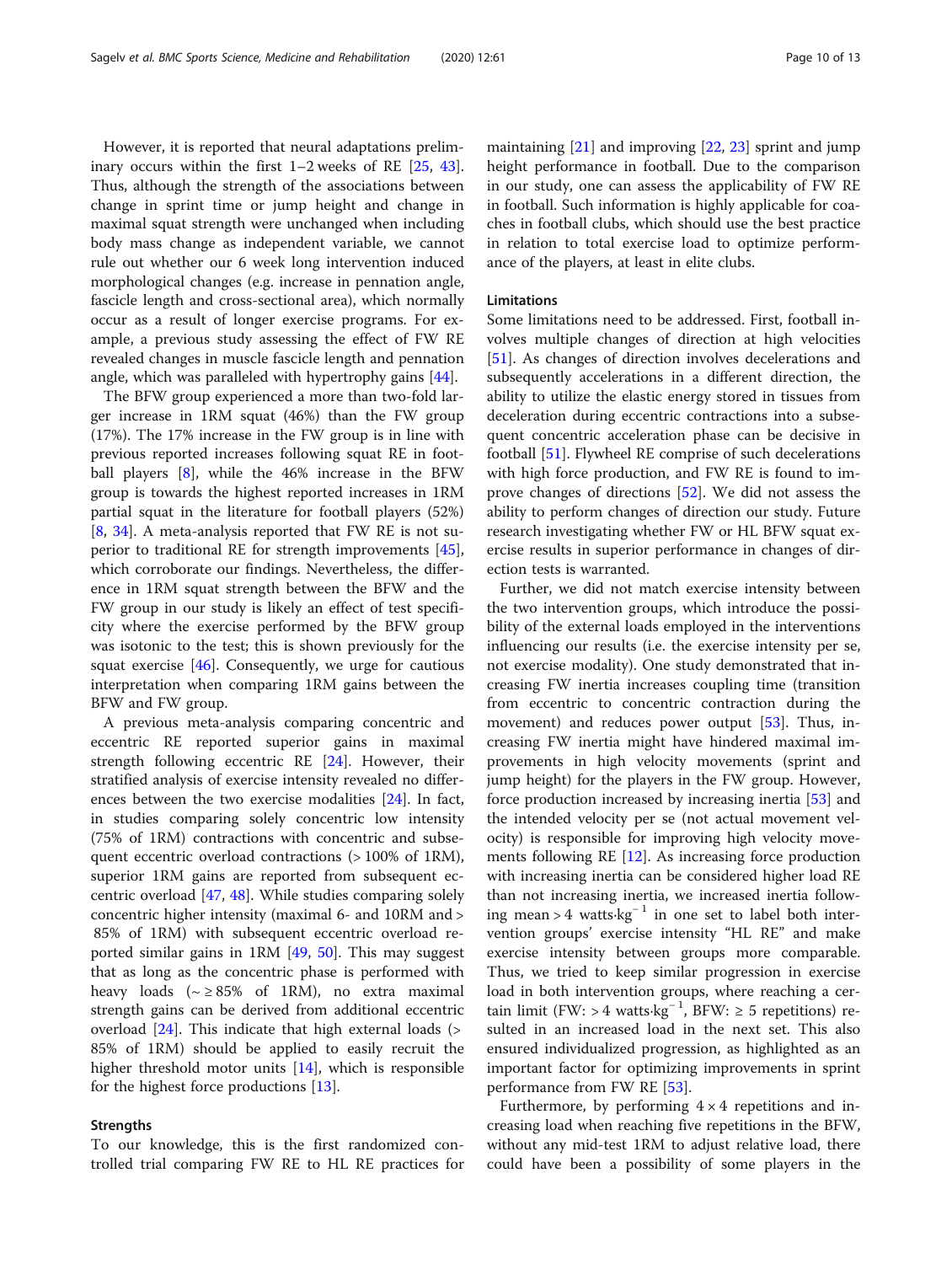<span id="page-10-0"></span>BFW group exercising at < 85% of their actual 1RM as their actual 1RM increases during the intervention. However, this protocol is proved highly effective in improving maximal strength [\[21,](#page-11-0) [22,](#page-11-0) [34\]](#page-11-0) and moreover, the increase from week to week was high in this group (Fig. [2](#page-6-0)), ultimately leading to a 46% increase in 1RM, which is towards the highest reported increases in 1RM in football players [[8\]](#page-11-0).

Hamstring muscle strength is associated with sprint performance [\[54](#page-12-0)–[56\]](#page-12-0), and antagonist co-contraction may have contributed to the increase in force production by an exercise-induced increase in reciprocal inhibition [[57\]](#page-12-0). As both intervention groups performed the Nordic Hamstring exercise, the control group should also have performed this exercise allowing us to solely compare the effects of FW and BFW squats. However, the potential effects of Nordic Hamstring on sprint and jump height performance in our two intervention groups should influence our results in similar proportional order. Nevertheless, it seems that antagonist cocontraction plays a greater role in joint protection in RE, suggesting that they may play a minor role in the actual movement velocity [[57\]](#page-12-0). Moreover, the effect on sprint performance following Nordic hamstring exercise is usually small  $[58, 59]$  $[58, 59]$  $[58, 59]$  or non-existing  $[60]$  $[60]$ .

Finally, this study included recreationally active football players. Elite football players are reported to sprint faster than lower level players [1] and have a larger total exercise load resulting in limited recovery time between exercise sessions [[20\]](#page-11-0). Whether differences in sprints, jump height and maximal strength gains from FW and BFW squats would be present in elite football players are currently unknown. However, as the players in our study experienced similar gains from BFW squats on sprint, jump height and 1RM partial squat as previously reported in elite football players [\[8](#page-11-0), [22](#page-11-0), [34](#page-11-0)], one may consider our study's findings generalizable to elite football players, at least until proven otherwise by future research.

#### Conclusion

Squats carried out with FWs or HL BFWs where both are performed with MIVCs and combined with football sessions, were equally effective in improving sprint time and jump height in football players. The BFW group experienced a more than two-fold larger increase in maximal partial squat strength than the FW group. This presents FW RE as an alternative to HL free weight RE for improving high velocity movements in football players.

# Supplementary information

Supplementary information accompanies this paper at [https://doi.org/10.](https://doi.org/10.1186/s13102-020-00210-y) [1186/s13102-020-00210-y](https://doi.org/10.1186/s13102-020-00210-y).

Additional file 1. Supplementary file: zip-file containing the dataset analyzed for this study.

#### **Abbreviations**

RE: Resistance exercise; FW: Flywheel; HL: High load; BFW: Barbell free weight; SD: Standard deviation; 1RM: One repetition maximum; MIVC: Maximal intended velocity contraction

#### Acknowledgements

The authors would like to acknowledge all players volunteering to participate in this study.

#### Authors' contributions

LPRN, SAP, EHS, SP conceived and designed the study. EHS and LPRN generated random allocation sequence. LPRN enrolled participants and assigned participants to interventions. LPRN carried out data collection. EHS performed the statistical analyses. SAP, EHS, SP, AC, BW, MBR participated in data interpretation and analysis. EHS was in charge of the writing process. LPRN, SAP, EHS, SP, AC, BW, MBR participated in reviewing/editing the manuscript and all authors approved the final version of the manuscript.

#### Funding

This research was funded by RDA and Tromsø Research Foundation. The Article Processing Charges was funded by the publication fund at the University Library at UiT the Arctic University of Norway. The funding body had no role in designing the study and data collection, analysis, interpretation, and in writing of the study.

## Availability of data and materials

All data generated or analysed during this study are included in this published article and its supplementary information files.

## Ethics approval and consent to participate

This study was carried out in accordance to the Declaration of Helsinki; prior to pre-tests, all the players were informed of the purpose of the study and its associated risks and benefits, before providing oral and written informed consent. The Norwegian Data Protection Service approved the study and the storage of personal data (Approval reference number: 374030), without further Regional Ethical approval per applicable institutional and national guidelines for sport and exercise science [\[29](#page-11-0), [30](#page-11-0)].

#### Consent for publication

Not applicable.

#### Competing interests

The authors declare that they have no competing interests.

#### Author details

<sup>1</sup>School of Sport Sciences, Faculty of Health Sciences, UiT the Arctic University of Norway, Tromsø, Norway. <sup>2</sup> Department of Movement, Human and Health Sciences, University of Rome 'Foro Italico', Rome, Italy. <sup>3</sup>Department of Bioengineering, Imperial College London, London, UK. 4 Department of Sport Sciences and Clinical Biomechanics, Faculty of Health Sciences, University of Southern Denmark, Odense, Denmark.

#### Received: 3 June 2020 Accepted: 24 September 2020 Published online: 02 October 2020

#### References

- 1. Bush M, Barnes C, Archer DT, Hogg B, Bradley PS. Evolution of match performance parameters for various playing positions in the English premier league. Hum Mov Sci. 2015;39:1–11.
- 2. Barnes C, Archer DT, Hogg B, Bush M, Bradley PS. The evolution of physical and technical performance parameters in the English premier league. Int J Sports Med. 2014;35(13):1095–100.
- 3. Stone NM, Kilding AE. Aerobic conditioning for team sport athletes. Sports Med. 2009;39(8):615–42.
- 4. Faude O, Koch T, Meyer T. Straight sprinting is the most frequent action in goal situations in professional football. J Sports Sci. 2012;30(7):625–31.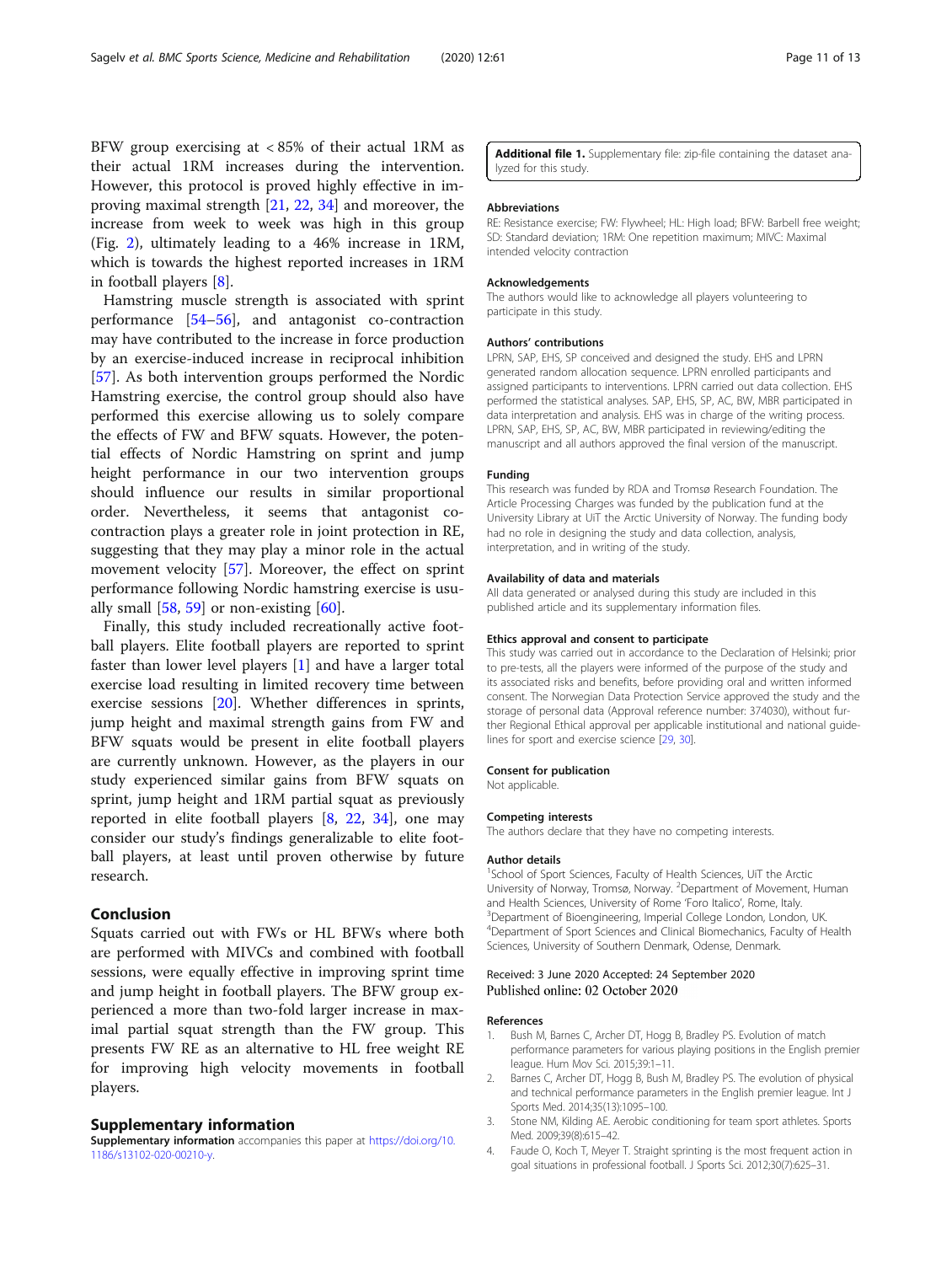- <span id="page-11-0"></span>5. Vigne G, Gaudino C, Rogowski I, Alloatti G, Hautier C. Activity profile in elite Italian soccer team. Int J Sports Med. 2010;31(5):304–10.
- 6. Wisløff U, Castagna C, Helgerud J, Jones R, Hoff J. Strong correlation of maximal squat strength with sprint performance and vertical jump height in elite soccer players. Br J Sports Med. 2004;38(3):285–8.
- 7. Bührle M, Schmidtbleicher D. Der einfluss von maximalkrafttraining auf die bewegungsschnelligkeit. Leistungssport. 1977;7(1):3–10.
- 8. Silva JR, Nassis GP, Rebelo A. Strength training in soccer with a specific focus on highly trained players. Sports Med Open. 2015;1(1):17.
- 9. Franco-Marquez F, Rodriguez-Rosell D, Gonzalez-Suarez JM, Pareja-Blanco F, Mora-Custodio R, Yanez-Garcia JM, et al. Effects of combined resistance training and Plyometrics on physical performance in Young soccer players. Int J Sports Med. 2015;36(11):906–14.
- 10. Rodriguez-Rosell D, Franco-Marquez F, Pareja-Blanco F, Mora-Custodio R, Yanez-Garcia JM, Gonzalez-Suarez JM, et al. Effects of 6 weeks resistance training combined with plyometric and speed exercises on physical performance of pre-peak-height-velocity soccer players. Int J Sports Physiol Performance. 2016;11(2):240–6.
- 11. Rodriguez-Rosell D, Franco-Marquez F, Mora-Custodio R, Gonzalez-Badillo JJ. Effect of high-speed strength training on physical performance in Young soccer players of different ages. J Strength Conditioning Res. 2017;31(9): 2498–508.
- 12. Behm DG, Sale DG. Intended rather than actual movement velocity determines velocity-specific training response. J Appl Physiol (Bethesda, Md : 1985). 1993;74(1):359–68.
- 13. Behm DG. Neuromuscular implications and applications of resistance training. J Strength Conditioning Res. 1995;9:264–74.
- 14. Stølen T, Chamari K, Castagna C, Wisloff U. Physiology of soccer: an update. Sports Med. 2005;35(6):501–36.
- 15. Van Cutsem M, Duchateau J, Hainaut K. Changes in single motor unit behaviour contribute to the increase in contraction speed after dynamic training in humans. J Physiol. 1998;513(Pt 1):295–305.
- 16. Del Vecchio A, Negro F, Holobar A, Casolo A, Folland JP, Felici F, et al. You are as fast as your motor neurons: speed of recruitment and maximal discharge of motor neurons determine the maximal rate of force development in humans. J Physiol. 2019;597(9):2445–56.
- 17. Desmedt JE, Godaux E. Ballistic contractions in man: characteristic recruitment pattern of single motor units of the tibialis anterior muscle. J Physiol. 1977;264(3):673–93.
- 18. Bigland B, Lippold OC. The relation between force, velocity and integrated electrical activity in human muscles. J Physiol. 1954;123(1):214–24.
- 19. Seitz LB, Reyes A, Tran TT, Saez de Villarreal E, Haff GG. Increases in lowerbody strength transfer positively to sprint performance: a systematic review with meta-analysis. Sports Med. 2014;44(12):1693–702.
- 20. Morgans R, Orme P, Anderson L, Drust B. Principles and practices of training for soccer. J Sport Health Sci. 2014;3(4):251–7.
- 21. Rønnestad BR, Nymark BS, Raastad T. Effects of in-season strength maintenance training frequency in professional soccer players. J Strength Conditioning Res. 2011;25(10):2653–60.
- 22. Rønnestad BR, Kvamme NH, Sunde A, Raastad T. Short-term effects of strength and plyometric training on sprint and jump performance in professional soccer players. J Strength Conditioning Res. 2008;22(3):773–80.
- 23. Chelly MS, Fathloun M, Cherif N, Ben Amar M, Tabka Z, Van Praagh E. Effects of a back squat training program on leg power, jump, and sprint performances in junior soccer players. J Strength Conditioning Res. 2009; 23(8):2241–9.
- 24. Roig M, O'Brien K, Kirk G, Murray R, McKinnon P, Shadgan B, et al. The effects of eccentric versus concentric resistance training on muscle strength and mass in healthy adults: a systematic review with meta-analysis. Br J Sports Med. 2009;43(8):556–68.
- 25. Franchi MV, Reeves ND, Narici MV. Skeletal muscle remodeling in response to eccentric vs. concentric loading: morphological, molecular, and metabolic adaptations. Front Physiol. 2017;8:447.
- 26. Petré H, Wernstal F, Mattsson CM. Effects of flywheel training on strengthrelated variables: a meta-analysis. Sports Med Open. 2018;4(1):55.
- 27. Tesch PA, Fernandez-Gonzalo R, Lundberg TR. Clinical applications of Iso-Inertial, Eccentric-Overload (YoYo™) resistance exercise. Front Physiol. 2017;8: 241.
- 28. Urbaniak GC, Plous S. Research Randomizer (Version 4.0) [Computer software] 2013 [cited 2015 31.10]. Available from: [https://www.randomizer.](https://www.randomizer.org) [org](https://www.randomizer.org).
- 29. Act on Ethics and Integrity in Research (Research Ethics Act), (2017). Available from: <https://lovdata.no/dokument/NL/lov/2017-04-28-23>.
- 30. Act on Medical and Health Research (Health Research Act) (2008). Available from: [https://lovdata.no/dokument/NL/lov/2008-06-20-44.](https://lovdata.no/dokument/NL/lov/2008-06-20-44)
- 31. Haugen T, Buchheit M. Sprint running performance monitoring: methodological and practical considerations. Sports Med. 2016;46(5):641–56.
- 32. Buckthorpe M, Morris J, Folland JP. Validity of vertical jump measurement devices. J Sports Sci. 2012;30(1):63–9.
- 33. Markovic G, Dizdar D, Jukic I, Cardinale M. Reliability and factorial validity of squat and countermovement jump tests. J Strength Conditioning Res. 2004; 18(3):551–5.
- 34. Helgerud J, Rodas G, Kemi OJ, Hoff J. Strength and endurance in elite football players. Int J Sports Med. 2011;32(9):677–82.
- 35. Giorgi A, Wilson GJ, Weatherby RP, Murphy AJ. Functional isometric weight training: its effects on the development of muscular function and the endocrine system over an 8-week training period. J Strength Conditioning Res. 1998;12(1):18–25.
- 36. Wisløff U, Helgerud J, Hoff J. Strength and endurance of elite soccer players. Med Sci Sports Exerc. 1998;30(3):462–7.
- 37. Bahr R, Thorborg K, Ekstrand J. Evidence-based hamstring injury prevention is not adopted by the majority of champions league or Norwegian premier league football teams: the Nordic hamstring survey. Br J Sports Med. 2015; 49(22):1466–71.
- 38. Rhea MR. Determining the magnitude of treatment effects in strength training research through the use of the effect size. J Strength Conditioning Res. 2004;18(4):918–20.
- 39. Núñez FJ, Santalla A, Carrasquila I, Asian JA, Reina JI, Suarez-Arrones LJ. The effects of unilateral and bilateral eccentric overload training on hypertrophy, muscle power and COD performance, and its determinants, in team sport players. PLoS One. 2018;13(3):e0193841.
- 40. Sabido R, Hernandez-Davo JL, Botella J, Navarro A, Tous-Fajardo J. Effects of adding a weekly eccentric-overload training session on strength and athletic performance in team-handball players. Eur J Sport Sci. 2017;17(5):530–8.
- 41. de Hoyo M, Pozzo M, Sanudo B, Carrasco L, Gonzalo-Skok O, Dominguez-Cobo S, et al. Effects of a 10-week in-season eccentric-overload training program on muscle-injury prevention and performance in junior elite soccer players. Int J Sports Physiol Performance. 2015;10(1):46–52.
- 42. Del Vecchio A, Casolo A, Negro F, Scorcelletti M, Bazzucchi I, Enoka R, et al. The increase in muscle force after 4 weeks of strength training is mediated by adaptations in motor unit recruitment and rate coding. J Physiol. 2019; 597(7):1873–87.
- 43. Franchi MV, Atherton PJ, Reeves ND, Fluck M, Williams J, Mitchell WK, et al. Architectural, functional and molecular responses to concentric and eccentric loading in human skeletal muscle. Acta Physiologica (Oxford, England). 2014;210(3):642–54.
- 44. Seynnes OR, de Boer M, Narici MV. Early skeletal muscle hypertrophy and architectural changes in response to high-intensity resistance training. J Appl Physiol (Bethesda, Md : 1985). 2007;102(1):368–73.
- 45. Vicens-Bordas J, Esteve E, Fort-Vanmeerhaeghe A, Bandholm T, Thorborg K. Is inertial flywheel resistance training superior to gravity-dependent resistance training in improving muscle strength? A systematic review with meta-analyses. J Sci Med Sport. 2018;21(1):75–83.
- 46. Ansdell P, Brownstein CG, Škarabot J, Angius L, Kidgell D, Frazer A, et al. Task-specific strength increases after lower-limb compound resistance training occurred in the absence of corticospinal changes in vastus lateralis. Exp Physiol. 2020;105:1132.
- 47. Brandenburg JP, Docherty D. The effects of accentuated eccentric loading on strength, muscle hypertrophy, and neural adaptations in trained individuals. J Strength Conditioning Res. 2002;16(1):25–32.
- 48. Hortobagyi T, Devita P, Money J, Barrier J. Effects of standard and eccentric overload strength training in young women. Med Sci Sports Exerc. 2001; 33(7):1206–12.
- 49. Tøien T, Pedersen Haglo H, Unhjem R, Hoff J, Wang E. Maximal strength training: the impact of eccentric overload. J Neurophysiol. 2018;120(6):2868–76.
- 50. Walker S, Blazevich AJ, Haff GG, Tufano JJ, Newton RU, Hakkinen K. Greater strength gains after training with accentuated eccentric than traditional Isoinertial loads in already strength-trained men. Front Physiol. 2016;7:149.
- 51. Bloomfield J, Polman R, O'Donoghue P. Physical demands of different positions in FA premier league soccer. J Sports Sci Med. 2007;6(1):63–70.